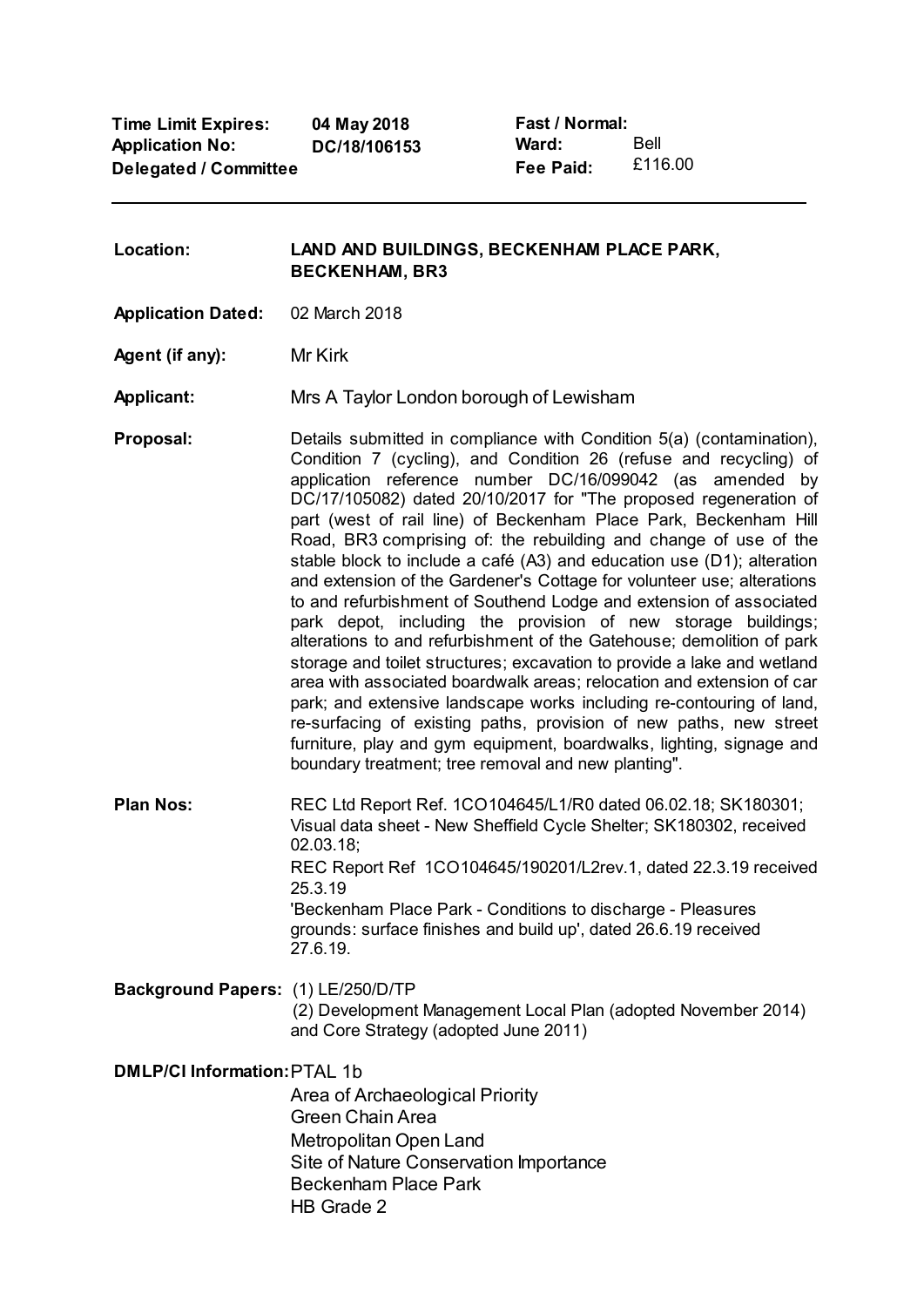# **Earliest Decision:** 30/03/2018

# **Consultations and Replies**

Environment Agency

Neighbours & Local Amenity Societies etc.

**Highways** Environmental Health

# **OBSERVATIONS**

### **Present Application**

Details submitted in compliance with Condition 5(a) (contamination), Condition 7 (cycle parking), and Condition 26 (refuse and recycling) of application reference number DC/16/099042 (as amended by DC/17/105082) dated 20/10/2017 for "The proposed regeneration of part (west of rail line) of Beckenham Place Park, Beckenham Hill Road, BR3 comprising of: the rebuilding and change of use of the stable block to include a café (A3) and education use (D1); alteration and extension of the Gardener's Cottage for volunteer use; alterations to and refurbishment of Southend Lodge and extension of associated park depot, including the provision of new storage buildings; alterations to and refurbishment of the Gatehouse; demolition of park storage and toilet structures; excavation to provide a lake and wetland area with associated boardwalk areas; relocation and extension of car park; and extensive landscape works including re-contouring of land, re-surfacing of existing paths, provision of new paths, new street furniture, play and gym equipment, boardwalks, lighting, signage and boundary treatment; tree removal and new planting".

#### Discharge of the following conditions is sought:

Condition 5(a) – Contamination investigation. Condition 7 - Cycle parking facilities details. Condition 26 - Refuse and recyling storage details

It is noted that details were also submitted with the original application in respect of condition 18 (highways details) however these details were withdrawn from the application by the applicant.

### **Submitted Information**

Approval of Details application form; REC Ltd Report Ref. 1CO104645/L1/R0 dated 06.02.18; SK180301; Visual data sheet - New Sheffield Cycle Shelter; SK180302, received 02.03.18; REC Report Ref 1CO104645/190201/L2rev.1, dated 22.3.19 received 25.3.19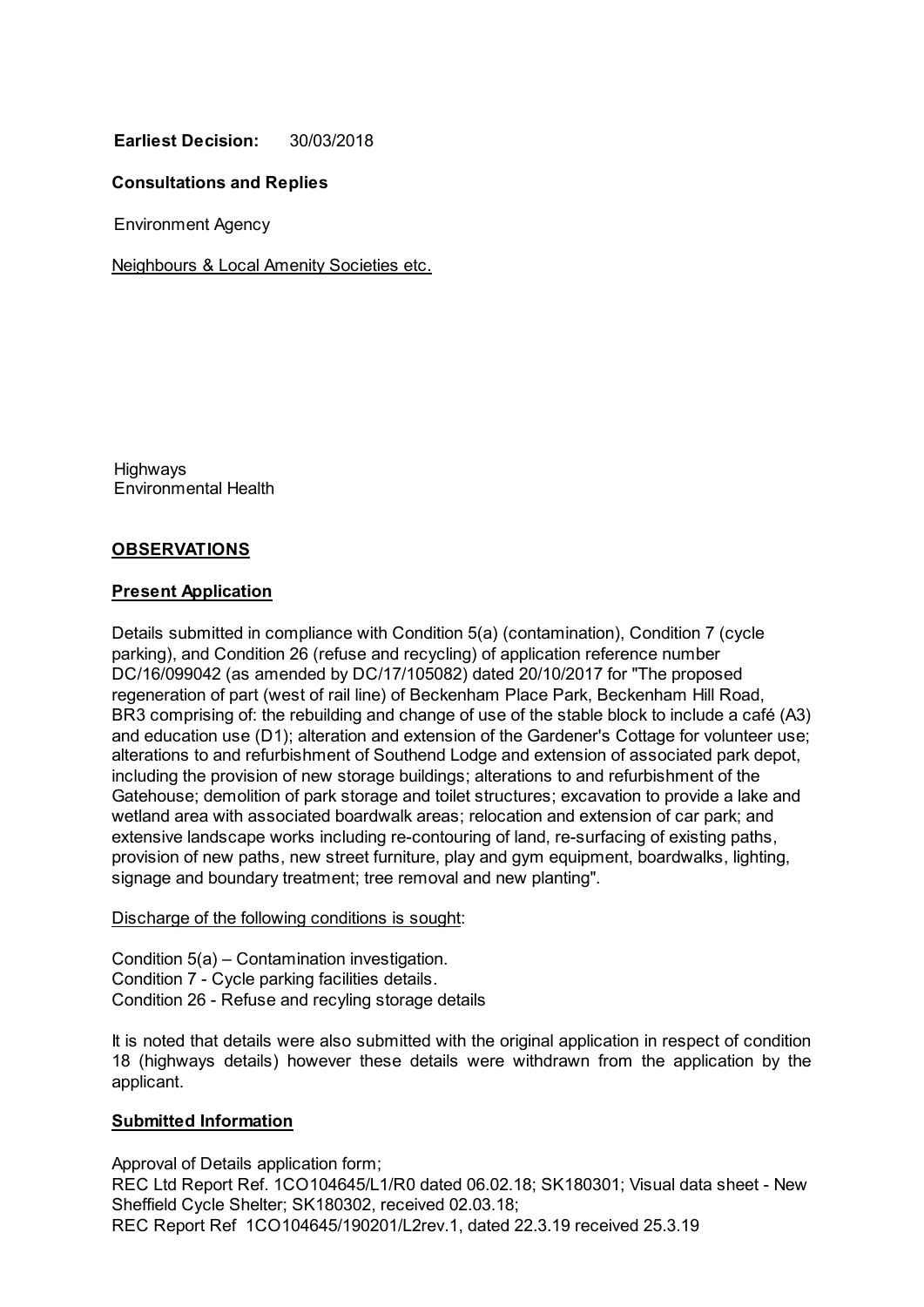build up', dated 26.6.19 received 27.6.19.

### **Consultation:**

Council's Conservation, Environmental Health and Highways Officers have been consulted regarding the submitted details. The assessments of the consultees and officers are incorporated into the assessment below, where comments have been received.

#### **Planning Considerations:**

#### Condition 5 – Site contamination:

- (a) No development (with the exception of demolition of above ground structures) shall commence until each of the following have been complied with:-
	- (i) A desk top study and site assessment to survey and characterise the nature and extent of contamination and its effect (whether on or off-site) and a conceptual site model have been submitted to and approved in writing by the local planning authority, in consultation with the Environment Agency.
	- (ii) A site investigation report to characterise and risk assess the site which shall include the gas, hydrological and contamination status, specifying rationale; and recommendations for treatment for contamination. encountered (whether by remedial works or not) has been submitted to and approved in writing by the Council.
	- (iii) The required remediation scheme implemented in full.
- (b) If during any works on the site, contamination is encountered which has not previously been identified ("the new contamination") the Council shall be notified immediately and the terms of paragraph (a), shall apply to the new contamination. No further works shall take place on that part of the site or adjacent areas affected, until the requirements of paragraph (a) have been complied with in relation to the new contamination.
- (c) The development shall not be occupied until a closure report has been submitted to and approved in writing by the Council, in consultation with the Environment Agency.

Reason: To ensure that the local planning authority may be satisfied that potential site contamination is identified and remedied in view of the historical use(s) of the site, which may have included industrial processes and to comply with DM Policy 28 Contaminated Land of the Development Management Local Plan (November 2014).

#### Condition 7 - Cycle parking facilities:

- (a) A minimum of **26** secure and dry cycle parking spaces shall be provided within the development.
- (b) No development shall commence (with the exception of demolition) on site until the full details of the cycle parking facilities have been submitted to and approved in writing by the local planning authority.
- (c) All cycle parking spaces shall be provided and made available for use prior to occupation of the development and maintained thereafter.

Reason: In order to ensure adequate provision for cycle parking and to comply with Policy 14: Sustainable movement and transport of the Core Strategy (2011).

Condition 26: Refuse and recycling: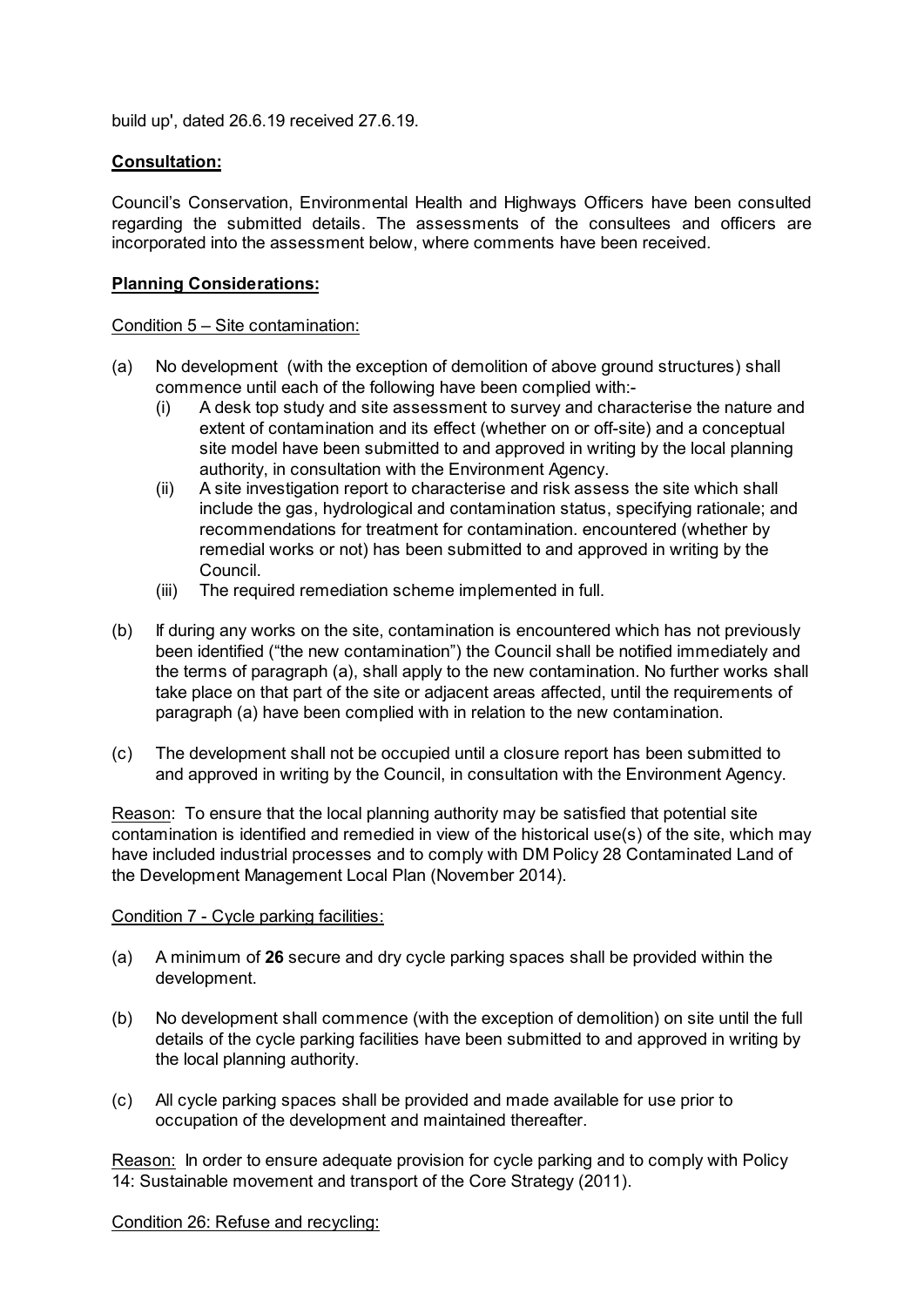- (a) No development shall commence (with the exception of demolition) on site until details of proposals for the storage of refuse and recycling facilities have been submitted to and approved in writing by the local planning authority.
- (b) The facilities as approved under part (a) shall be provided in full prior to occupation of the development and shall thereafter be permanently retained and maintained.

Reason: In order that the local planning authority may be satisfied with the provisions for recycling facilities and refuse storage in the interest of safeguarding the amenities of neighbouring occupiers and the area in general, in compliance with Development Management Local Plan (November 2014) DM Policy 30 Urban design and local character and Core Strategy Policy 13 Addressing Lewisham waste management requirements (2011).

# **Relevant Planning History:**

DC/18/108813 - A non-material amendment to the original planning scheme (DC/16/099042, as modified by Minor Material Amendment DC/18/105082), which included a reduction in the number of dry cycle parking spaces provided. This did not reduce the total number of cycle spaces to be provided. This was considered to be non-material based on the number still to be provided in light of permanent employees expected to be working at the new facilities, and a review mechanism to provide further dry parking spaces secured within the Travel Plan/Cycling Management Plans which remain to be approved in relation to the approved development.

### **Assessment:**

Council's Environmental Health (Contamination) Officer has been consulted regarding the application and has reviewed the submitted information pertaining to contamination at the site and remediation measures to be implemented. The initial review of the submitted investigative report REC Ltd Report Ref. 1CO104645/L1/R0 dated 06.02.18, resulted in concerns being expressed regarding three matters: a) barriers to contamination pathways to play spaces, b) the potential for contamination to pass to fruit within the proposed orchard and growing areas and c) the remediation of the land identified to contain contaminants at the proposed orchard site. To address these concerns, design and build-up details including depths of clean materials and the depth of geotextile membranes to base of structure/parent material below, have been detailed with respect to play spaces and raised boxed-planter food growing areas; the location of the orchard has been amended to a location proven to be clean of any contaminants; and the former siting of the orchard has been tested and has been confirmed that it poses no risk to end-site users (as parkland, as opposed to a growing area which is logically more sensitive to contaminants). The collective information submitted is acceptable in principle to Council's Environmental Health (Contamination) Officer with respect to appropriately addressing and remediating potential contamination exposure as a result of the scheme. Therefore the details in relation to conditon 5(a) are recommended to be approved and the condition discharged.

Council's Highways Officer has reviewed the submitted details. Considering at least 8 dry cycle parking spaces are provided, in accordance with the agreed reduction from 26 as per non-material amendment DC/18/108813, with suitable stands and transparent cover, the design details are considered to be appropriate. A total of 36 parking spaces are provided, well exceeding the minimum required. The locations of the cycle parking spaces are also considered to be appropriate in terms of spread throughout the area to be regenerated, whilst also factoring in the location of trip-generating uses. Whilst an objection has been received from Council's Conservation Officer to the design of the cycle storage cover, in terms of being incongruous with the built and soft heritage features in proximity to the ready-made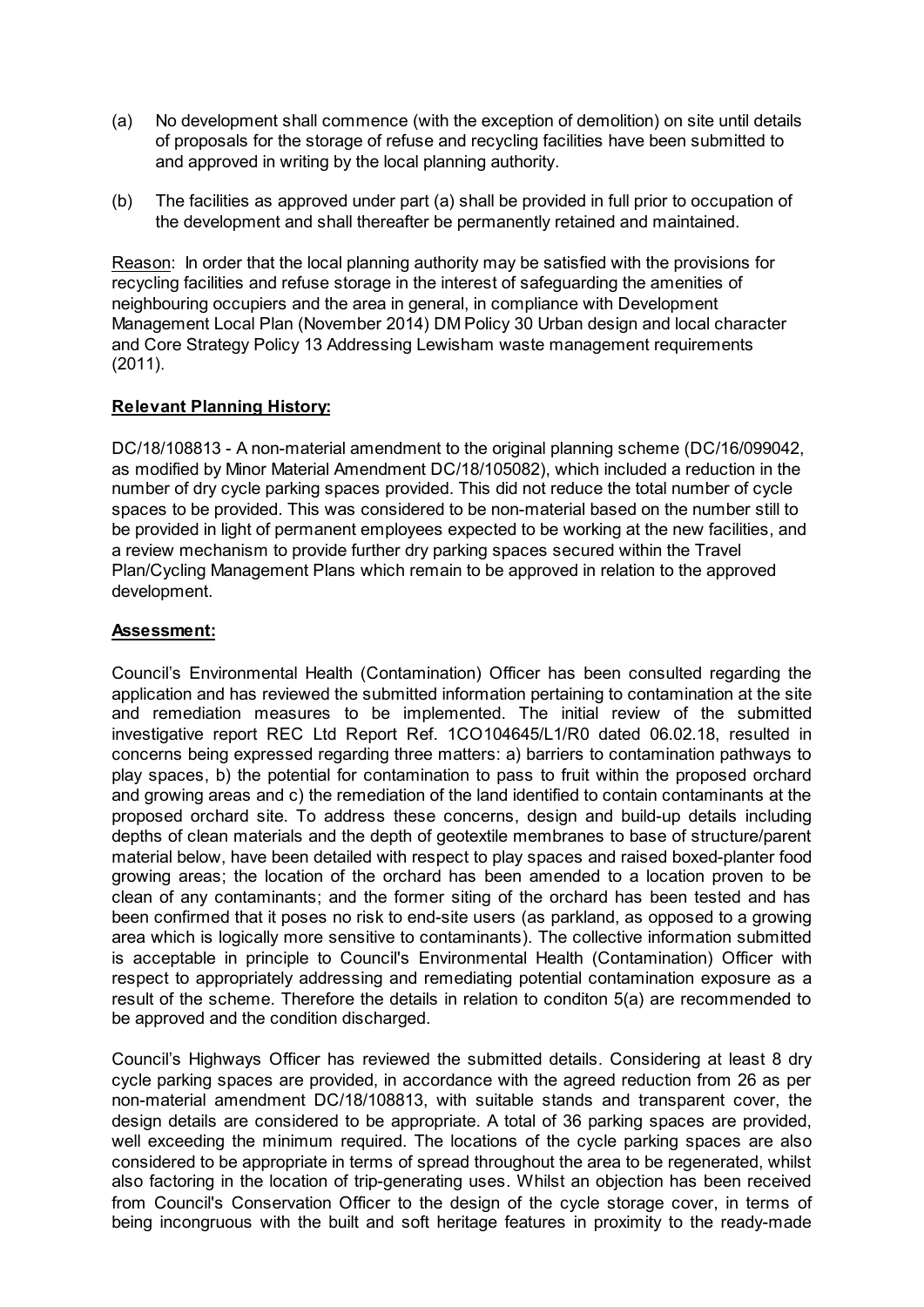traffic routes through the regenerated park, substantially screened by existing brick walls and vegetation in an enclosed area close to the employment uses approved under the scheme. Therefore the design as detailed is not considered to be materially harmful to the heritage value of the approved scheme, and the details in relation to condition 7 are recommended to be approved and the condition discharged.

Council's Highways Officer has also been consulted regarding the refuse details. The only concern raised related to hard surfacing to ensure efficient transfer of bins from loading areas (the road through the park, or areas near that road) to the storage areas. The approved plans have been considered in relation to this and Officers are satisfied that there will be hard surfacing to all storage areas and relatively short transfer distances either to the road itself or the pull-in to the stable yard, which is the primary bin store location. As such, the details in relation to conditon 26 are recommended to be approved and the condition discharged.

### **Conclusion:**

The details submitted are sufficient to be approved with respect to satisfying conditions 5(a), 7 and 26. As such, the details can be approved and conditions 5(a), 7 and 26 of DC/16/099042 (as modified by DC/18/105082) can be discharged.

### **Recommendation: APPROVE the submitted details and DISCHARGE conditions 5(a), 7 and 26 of DC/16/099042 as modified by DC/18/105082.**

# **Conditions**

# **Informatives**

A. Please be advised that the information submitted for this application, namely the plans and reports titled:

REC Ltd Report Ref. 1CO104645/L1/R0 dated 06.02.18; SK180301; Visual data sheet - New Sheffield Cycle Shelter; SK180302, received 02.03.18; REC Report Ref 1CO104645/190201/L2rev.1, dated 22.3.19 received 25.3.19 'Beckenham Place Park - Conditions to discharge - Pleasures grounds: surface finishes and build up', dated 26.6.19 received 27.6.19.

have been assessed only in relation to the conditions as referred to on this application and do not provide acceptance or otherwise pertaining to any other outstanding conditions or subsequent applications.

B. Please be advised that details pursuant to the following conditions of DC/18/105082 (successor to DC/16/099042) remain to be approved or submitted for approval:

### Condition 3(c) - Archaeology

Condition 5(c) - Contamination closure report. Condition 5(b) in relation to specific instances of discovered condition has been discharged pursuant to DC/18/107764 and DC/19/110865.

Condition 6 - Materials

Condition 8 - Hard landscaping

Condition 9 - Tree protection plan

Condition 10 - Soft landscaping

Condition 11 - Boundary treatments

- Condition 12 Bird and bat boxes
- Condition 13 Ventilation plant details